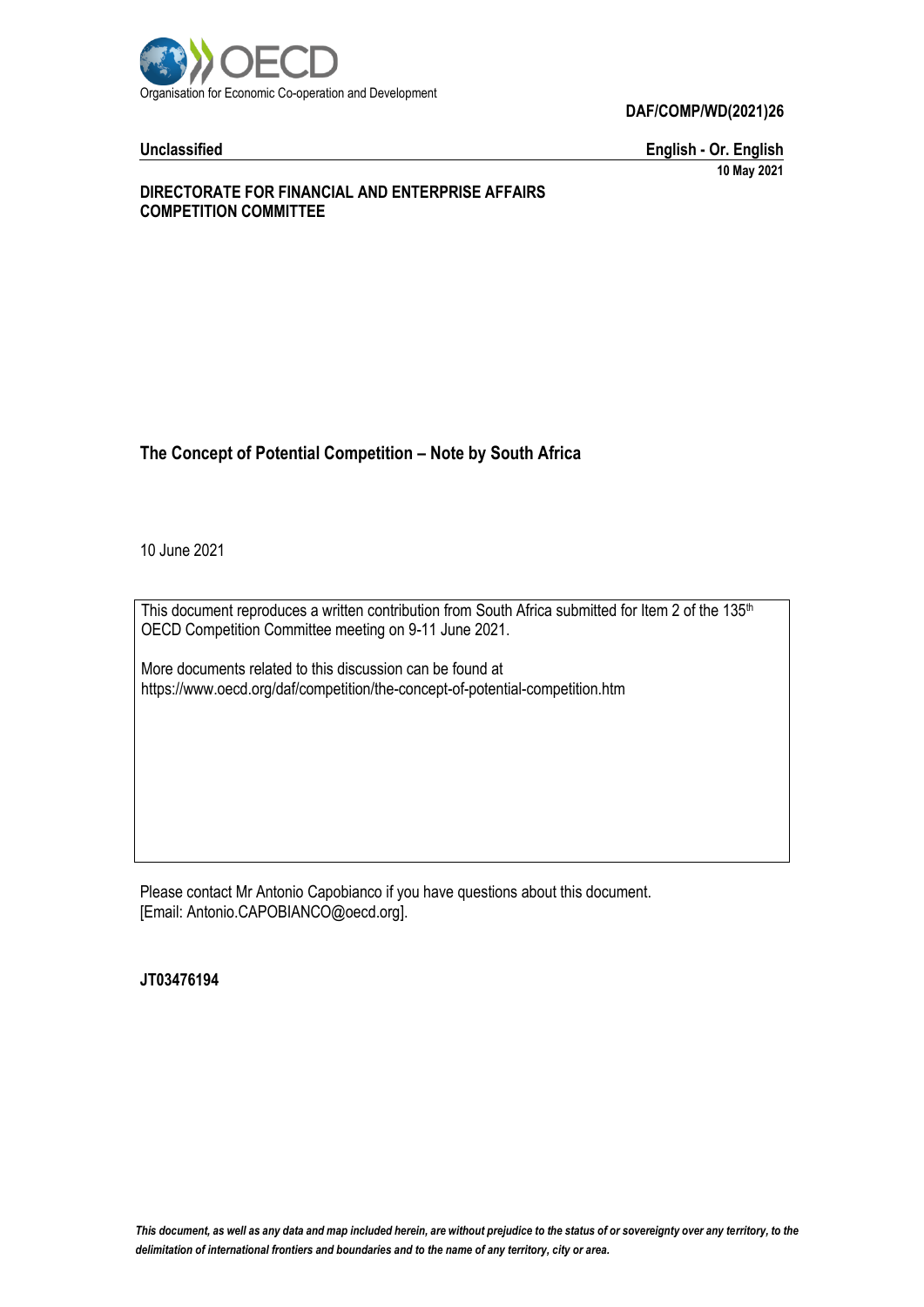# *South Africa*

# **1. Background**

1. Global antitrust enforcement in digital markets has resulted in renewed interest in the assessment of potential competition in merger control. The primary focus of this interest is the pattern of acquisitions of start-ups by the global tech giants, and the concern that these giants are entrenching their position by acquiring future competitors.

2. For instance, the European Commission's Report on Competition Policy in the Digital Era dedicates an entire chapter to the acquisition of start-ups with a rapidly growing user base by global tech giants<sup>1</sup>. The UK Furman Report highlights that the five largest tech firms made over 400 acquisitions globally in the previous ten years, singling out the Facebook-Instagram merger as illustrative of buying up a future rival<sup>2</sup>. The recent US House of Representatives Report on the Investigation of Competition in Digital Markets identifies internal communication amongst Facebook executives that indicates Facebook acquired competitive threats to shore up its dominance and had specifically identified Instagram as a future competitive threat<sup>3</sup>. The recommendations stemming from these reports focus on a heightened merger control focus on such acquisitions and a lowering of notification thresholds to enable such scrutiny.

3. However, far away from the centre of global digital market innovation, a different type of potential competition issue in merger control has arisen in the emerging digital market space of developing countries. As illustrated by the recent South African prohibition of the acquisition of WeBuyCars by Naspers, Europe's largest tech listing under the name Prosus, that concern is one of global companies buying the entrenched leading digital market firms rather than entering and competing themselves. Instead of the incumbent buying the potential entrant, it is the potential entrant buying the incumbent but with the same loss of potential competition.

4. Despite this inversion in roles, the relevant antitrust test is essentially the same, namely that absent the transaction (i.e. if the transaction was unavailable to the acquirer for whatever reason) would the acquirer have likely entered the target firm's market in competition to them and improved the state of competition in that market. However, on top of the potential competition consideration, these types of mergers also raise the prospect that the merger erects additional entry barriers when the complementary assets of the global firm are added to the existing first-mover advantages of digital incumbent. Interestingly, these types of additional factors are precisely those being raised in the context of the Google-Fitbit merger<sup>4</sup>.

 $\overline{a}$ 

<sup>&</sup>lt;sup>1</sup> European Commission (2019) Competition Policy in the Digital Era, chapter 6

<sup>2</sup> Furman et al (March 2019) Unlocking Digital Competition: Report of the Digital Competition Expert Panel, pg 10-11

<sup>&</sup>lt;sup>3</sup> US House of Representatives (October 2020) Investigation of Competition in Digital Markets; Majority Staff Report and Recommendations pg 12-13

<sup>4</sup> Bourreau et al (September 2020) Google/Fitbit will monetise health data and harm consumers, CEPR Policy Insight 107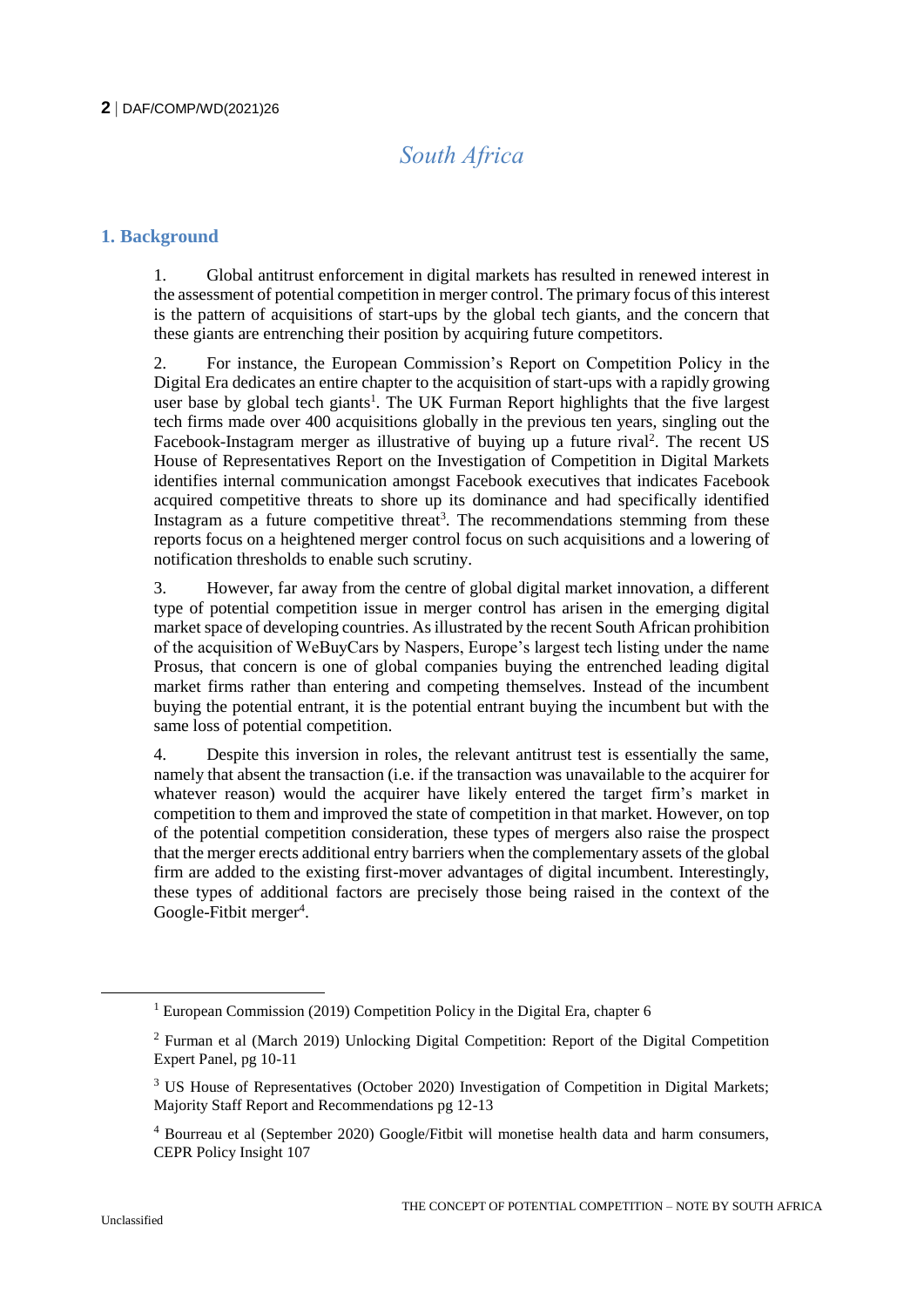# **2. The emerging digital economy of developing countries**

5. Outside of the globally dominated search, social media, smartphone operating systems and app stores, there is a vast array of digital markets emerging as traditional industries look to uncover the benefits from moving aspects of their trading online. It is precisely in these multitude of markets where there is greater scope for localisation of the platform and opportunities for domestic entrepeneurs. This is particularly where global firms need to make country-specific investments in infrastructure, localisation or even just brand marketing to bring the consumers side on board. Whilst some tech companies such as Uber and Netflix have been quick to roll out in other markets realising that their business model may be replicated by local entrepreneurs, this is not necessarily the case with many other innovative tech firms which may lack the investor interest to fund losses whilst such expansion takes place or have little interest in markets that may lag in terms of online access.

6. Delayed entry by global tech firms in certain markets provides scope for local entrepreneurs to copy the business models and make the required localised investments. The first mover advantage may result in a rapidly expanding user base and the benefit of self-reinforcing network effects, enabling a strong market position. In the South African context this is visible across several different types of digital markets.

- In eCommerce where warehousing and delivery infrastructure is required on top of brand & search advertising, local firms emerged and ultimately consolidated into a single dominant provider, namely Takealot owned by Naspers. The market strategies of Takealot mimic those of Amazon in many respects, looking to rapidly expand fuelled by initial losses and to open up a Marketplace for third party suppliers. Whilst Amazon has entered South Africa in cloud computing and data centres, to date it has not established an eCommerce presence.
- In online classifieds, several of the leading online sites have their roots in the traditional magazine and newspaper advertising. For instance, in motor vehicles Autotrader was the leading car sales magazine that leveraged its brand to transition to the leading online classifieds site.
- In fintech, the established local financial institutions have leveraged their customer base and customer data to ensure a strategy of partnership with local start-ups rather than being disrupted by them. However, there have been some disruptive initiatives from other local financial institutions in adjacent markets exploiting the banksurance model, as insurers launch banking products to their clients and vice versa.
- In online travel & accommodation, the lack of targeted marketing to South African consumers by global firms (such as Booking.com and Expedia) has meant they did not take off to the same extent. This has provided a gap for local start up Travelstart to take a leading position through heavy investment in local marketing and tie-ups with domestic airlines and accommodation.
- In contrast, in e-hailing and short-term accommodation, Uber (along with Bolt) and Airbnb have invested early and heavily to secure a strong leadership in the South African market. Whilst there have been several copycat local start-ups, they lacked the funding to support the early expansion phase and were at a disadvantage relative to the global firms once they achieved critical mass.
- In food delivery there is a mixture of global and local participation due to the two leading players leveraging off their dominant position in related markets. UberEats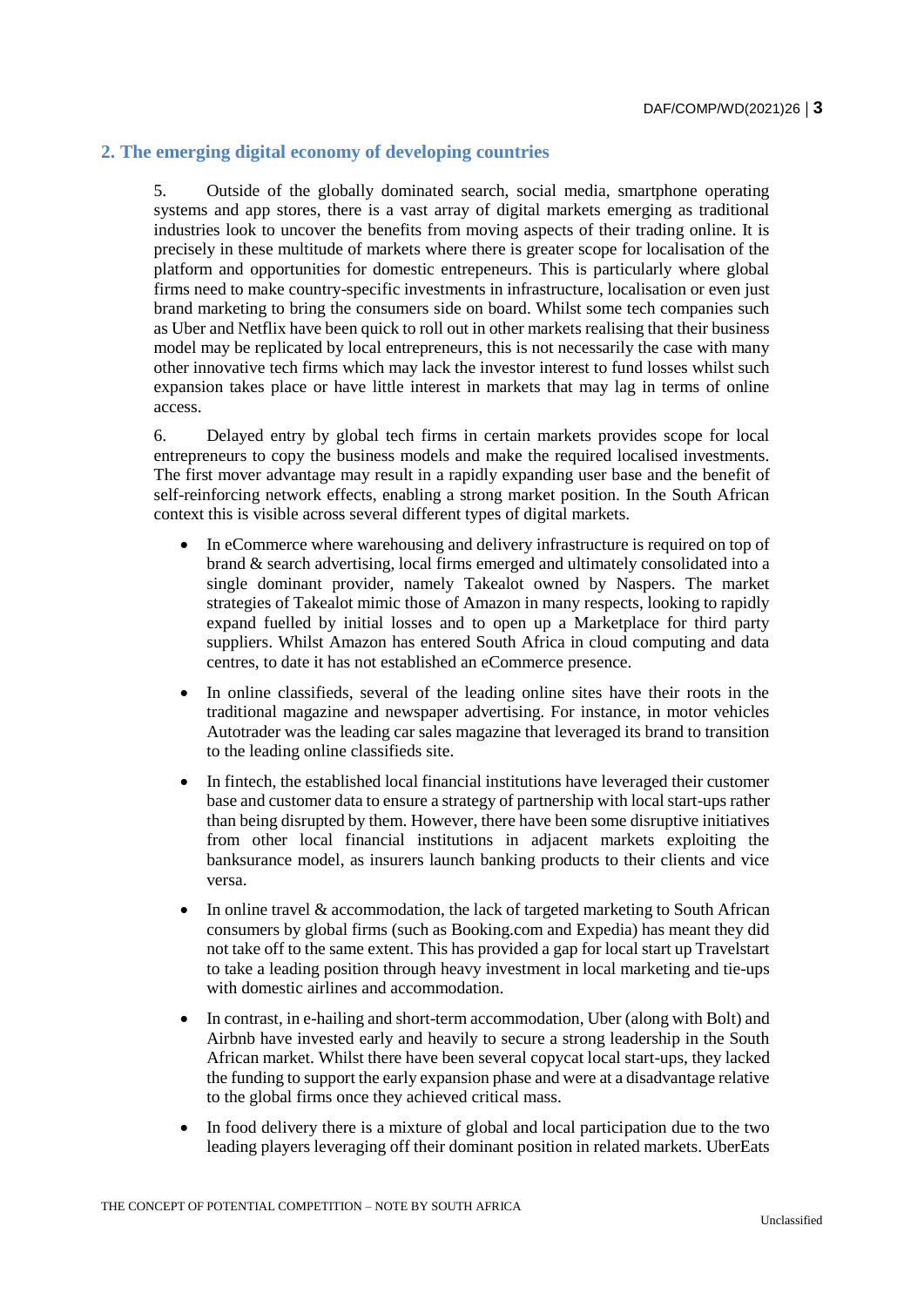### **4** DAF/COMP/WD(2021)26

has leveraged off its e-hailing position and local brand recognition whilst Mr Delivery has leveraged off the eCommerce delivery infrastructure of Takealot.

7. In the context of the South African market, these local digital leaders have considerable first-mover advantages and have reached the point of critical mass to allow the take-off of the platforms. These advantages include an existing local customer base and strong local brand recognition built through ongoing brand and search advertising required to attract the other side of the market; vast amounts of local customer and supplier data to calibrate the technology offering appropriately; an established revenue stream and profitability to fund ongoing brand advertising and platform development; and existing domestic scale to provide the self-reinforcing network effects (incl. economics of density).

8. However, in all these types of digital markets there are established firms in other jurisdictions that are multiple times the size of the South African counterparts with superior technology and financial resources. These firms have their own advantages in competing with the local leaders. Specifically, having developed and grown to scale in other markets, these global counterparts have ready-built technological platforms and business models which can be leveraged to reduce the costs of entry into new markets. Having got to scale in other markets, these firms also may have a cash positive business which can fund new country expansion or find investor support to do so.

9. Importantly, the advantages of these global counterparts makes them strong potential entrants into developing country markets despite the lateness of entry and the strength of locally dominant platforms. This is certainly the case relative to local start-ups which still need to build those technological platforms and develop a cash positive business in the face of an existing local leader. The locally dominant platform may be comfortable in facing off local threats, but less so in facing off against a global firm with more resources and its own advantages. For both the global firm and the local dominant firm, the war of attrition based on head-to-head competition may be a far less desirable and uncertain outcome than teaming up. This is precisely the context which played out in the prohibited acquisition of WeBuyCars by Naspers in the market for car buying services, or guaranteed purchase used car marketplaces.

# **3. The Naspers-WeBuyCars Transaction**

10. WeBuyCars operates a specialist car buying service. Car buying services emerged to address failings in the market for private used car sales. Consumers that were not trading in their vehicle for another, faced unattractive sale options such as the inconvenience and uncertainty of a private sale or driving to a multitude of used car dealers that often gave low-ball offers. For the typical car dealerships set up to sell cars, sourcing private stock is largely passive (e.g. through trade-ins, walk-ins) resulting in insufficient stock to sell. Sourcing adequate stock in the local area is inefficient and offers limited variety.

11. Car buying services aim to solve this market failing for both sides, offering private sellers an efficient and convenient means to dispose of used vehicles for competitive prices, and in so doing establishing a continuous supply of stock to dealers for resale. They achieve this through the same aggregation model that has become familiar in online platform markets, namely:

 They make considerable investments in brand and search marketing campaigns to raise awareness amongst consumers and direct them to the car buying service in large numbers;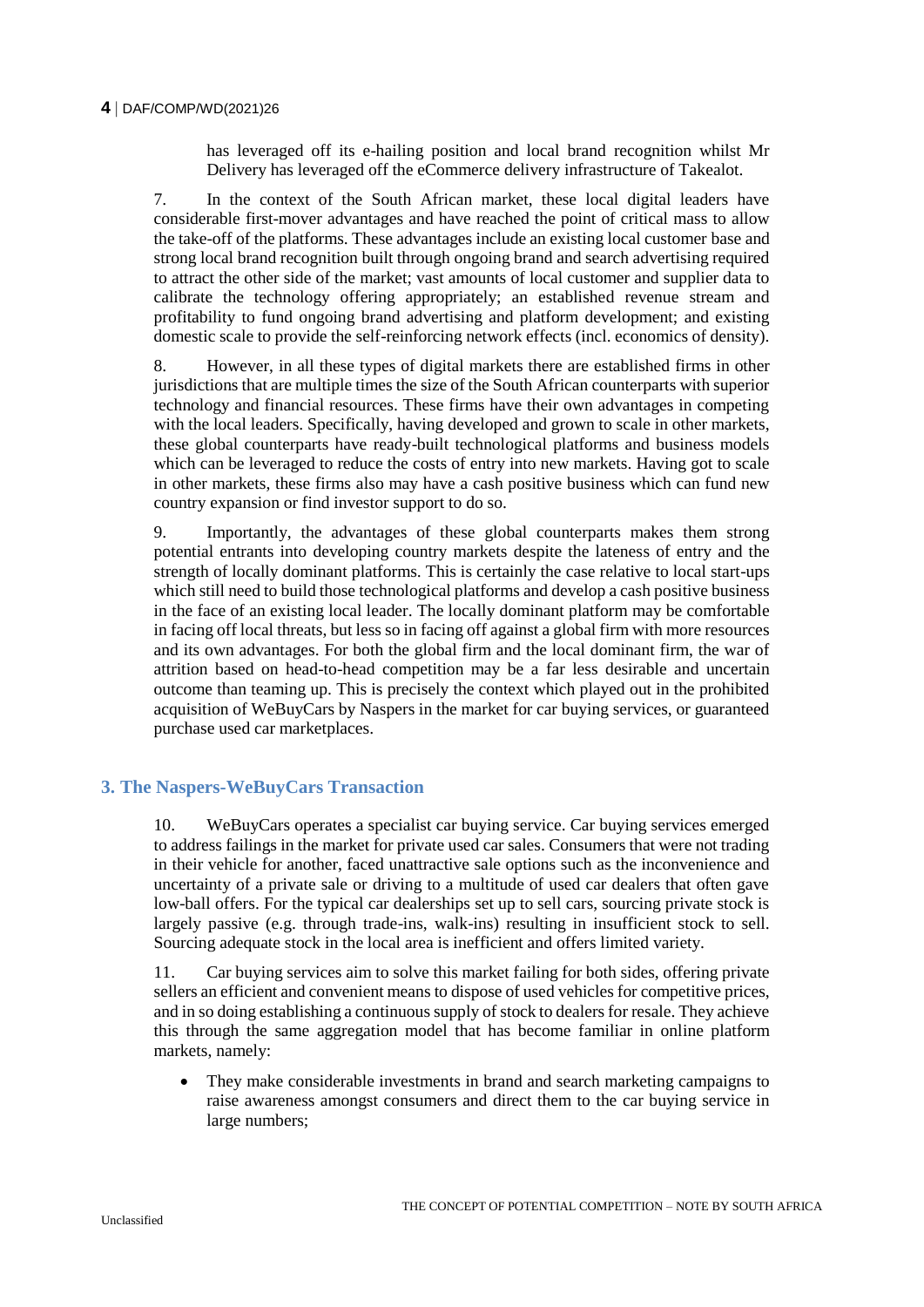- They make use of purchasing and sales data across a vast range of vehicles to more accurately price used cars through data analytics, enabling them to immediately provide estimated purchase prices to prospective sellers at levels which ensure resale to dealers at a profit;
- This is backed up with some physical infrastructure to conclude the transaction, including inspection services and systems for immediate title transfer and payment. These also include auctions and car warehouses to off-load the vehicles to dealerships. Inspection reports enable more transparency and certainty in bidding, especially for online auctions;
- The generation of network and scale effects, insofar as more private sellers brings in more dealerships given the greater volume  $\&$  variety of vehicles on offer. This increased ability to find matches to dealers in turn means the service is able to purchase a broader range of vehicles from consumers, increasing its attractiveness to them and at the same time increasing marketing spend efficiency per purchase. The larger geographic presence also permits a more liquid marketplace than the localized used car dealers, permitting location arbitrage to find better prices for vehicle resale and hence purchase too.

12. WeBuyCars was the first car buying service business in South Africa, growing slowly at first until it reached critical mass when the network effects took hold and it secured outside investment. After that it grew extremely rapidly to the current 6000 vehicle purchases per month through its national coverage. Whilst some local start-ups have entered this space, the rapid scaling of WeBuyCars and the self-reinforcing benefits of the network effects presents barriers to expansion for its rivals. For instance, WeBuyCars can outspend on advertising, be more efficient on the advertising spend, has more data for pricing accuracy, and offers consumers and dealers the benefits of the larger network. As a result, the largest rival is less than 10% of its size, with most others under 2% of its size.

13. Naspers has invested heavily in online classifieds, both horizontal and vertical, across developing markets globally and in South Africa where it has its origins. In 2018 Naspers identified the emerging car buying services as being complementary to its classifieds business, adding value to private sellers on its classifieds platform whilst also providing lead generation and pricing/location data to assist in scaling a car buying service quickly. Naspers subsequently made a minority investment in the Frontier Car Group (FCG), a German-based start-up mimicking the Auto1 model but focused on developing countries where Naspers held classifieds assets.

14. As part of that acquisition, FCG secured the rights to partner Naspers in several countries, including South Africa. Publicly the FCG CEO indicated that this was due to South Africa being the largest used car market on the continent, and the ability to leverage off Nasper's classified assets, namely the general classifieds OLX and the largest auto vertical, AutoTrader<sup>5</sup>. After concluding the deal, the CEO proceeded to announce through the press that it would launch in the main metro areas with 45 inspection points within six months and aimed to be the largest player within two years<sup>6</sup>. However, FCG failed to launch in South Africa, unlike other countries where it secured partnership rights, and instead the Naspers acquisition of WeBuyCars was announced.

THE CONCEPT OF POTENTIAL COMPETITION – NOTE BY SOUTH AFRICA

<sup>&</sup>lt;sup>5</sup> Financial Times 'Naspers invests \$89m in emerging markets car auction startup' (accessed at https://www.ft.com/content/3fcad168-5e8c-11e8-9334-2218e7146b04)

<sup>6</sup> Business Insider (1 July 2018) 'Meet the 24-year-old American prodigy set to disrupt SA's used car industry - within the next two years' (accessed at https://www.businessinsider.co.za/24-year-old-sujay-tyle-largestsecond-hand-car-dealer-south-africa-naspers-frontier-car-group-2018-6)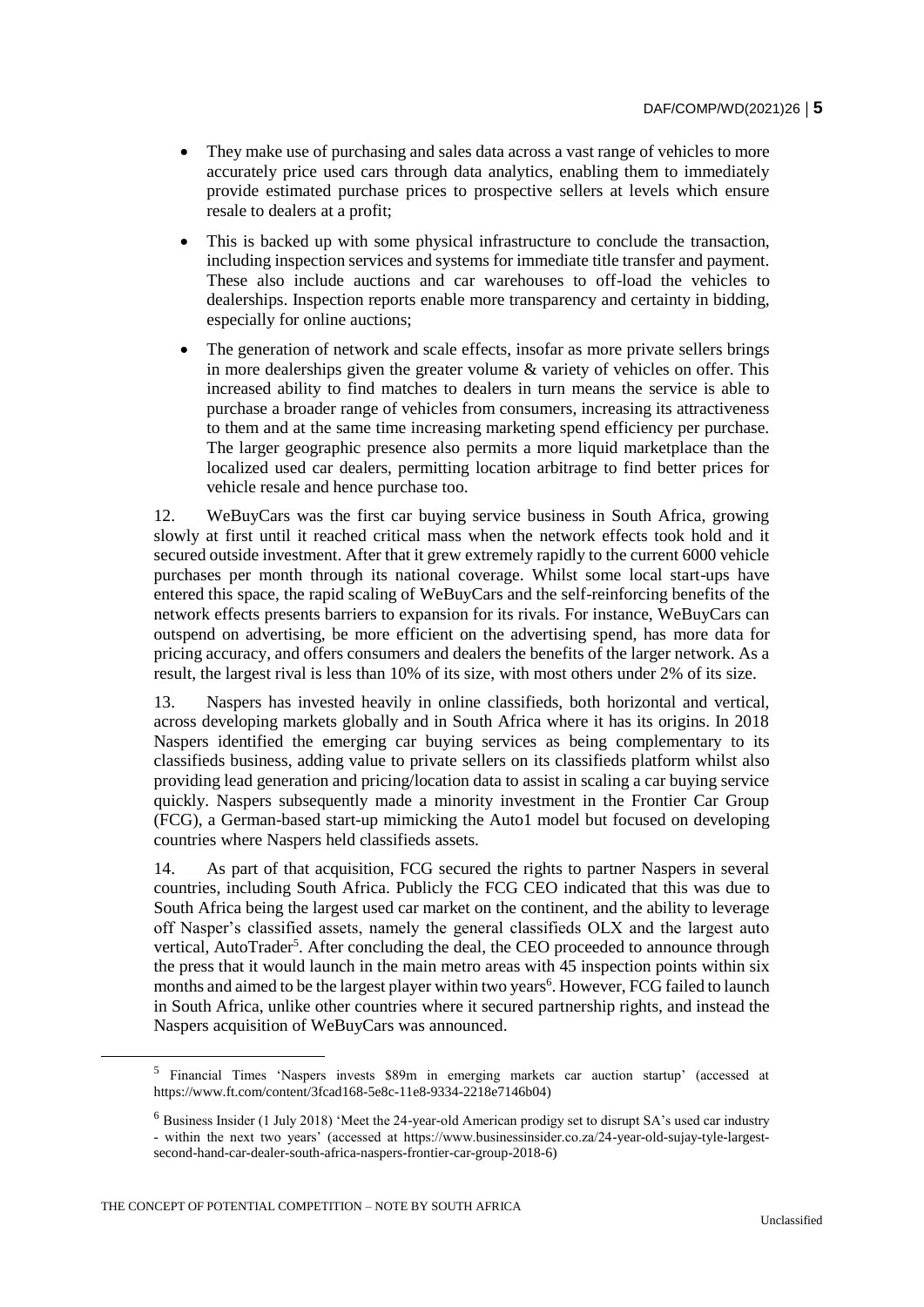15. The acquisition was opposed by the Commission and ultimately prohibited by the Competition Tribunal. Whilst reasons from the Tribunal have not yet been released, the opposition was based primarily on the removal of FCG as a potential entrant in partnership with Naspers, but also the likelihood of raising barriers to expansion of rivals given the complementary assets of Naspers in South Africa. In this respect the case provides some useful insights for merger control in developing country digital markets.

16. First, there is a need to examine the quality and likely effectiveness of entrants in markets where the leader has already scaled and enjoying the benefits of network effects. Specifically, in many digital markets entry of a superficial nature is relatively easy and greater focus needs to be placed on barriers to expansion and the likelihood of entrants becoming effective competitors. Designing an app or website is relatively costless in most cases, but what is far more difficult is creating the network effects that permit that service to take off and become an effective competitor. This is especially the case when a market leader is already scaled. In this case and numerous others, merging parties point to entry activity to argue that barriers are low, but sub-scale start-ups are not constraints unless they have themselves started to scale or have a strong likelihood of scaling due to who they are and the assets they bring. In this case, FCG clearly represented a different type of entrant to the local start-ups. It had a proven technical platform and business model fine-tuned in other markets, it had greater access to capital from venture capitalists to enable it to fund losses whilst it scaled, and it was partnering with Naspers that owned complementary classifieds businesses which could provide its own advantages.

17. Second, there is an incentive for both the global potential entrant and the locally dominant firm in platform markets to conclude a deal rather than go head-to-head, with a feasible deal space created by the threat of entry. For the locally dominant firm, whilst it may dwarf its rivals and hold numerous advantages over them, the threat of a wellresourced global tech company entering the market provides a completely different challenge. Under the entry counterfactual it is likely that the local firm will see reduced profitability and growth even if it eventually holds onto its lead. The lower business value of the counterfactual of no deal means that shareholders are willing to discount current firm value for a deal. This deal discount simultaneously makes an acquisition more attractive to the global giant relative to greenfields entry, which may hold more risk and lower shortterm profitability over a discounted acquisition given the presence of a scaled rival. In this case, the shareholder was willing to conclude a deal with Naspers at a price which valued the company 33% lower than it achieved with another buyer once the deal was prohibited.

18. Third, it is common for the acquirer to reason that the acquisition provides the basis for establishing a presence more quickly than the alternative, and to attest that the business has subsequently declined to go the greenfields entry route in any event. This case was no exception. However, in markets where competition is limited and the target is a material player in that market, ease of entry should not be a valid basis for ignoring the competitive benefits that greenfields entry may bring from a large entrant. Furthermore, it is easy and convenient to disown an entry strategy when faced with merger prohibition, and hence that assessment should be a probabilistic one based on the documentary evidence and not the sworn testimony of acquiring firm management.

19. Fourth, it has also become commonplace for the acquirer to raise the threat of Google or Facebook to argue that the acquisition is not anti-competitive, as these giants will no doubt enter, and to play the national champion card that they need the domestic strength to face any prospect of competing with such global giants. Again, this case was no exception as the acquirer invoked Facebook's move into classifieds as the real threat it was trying to meet. However, just because Google and Facebook are perceived to be such allpowerful tech giants does not mean that vague and unsubstantiated claims of entry and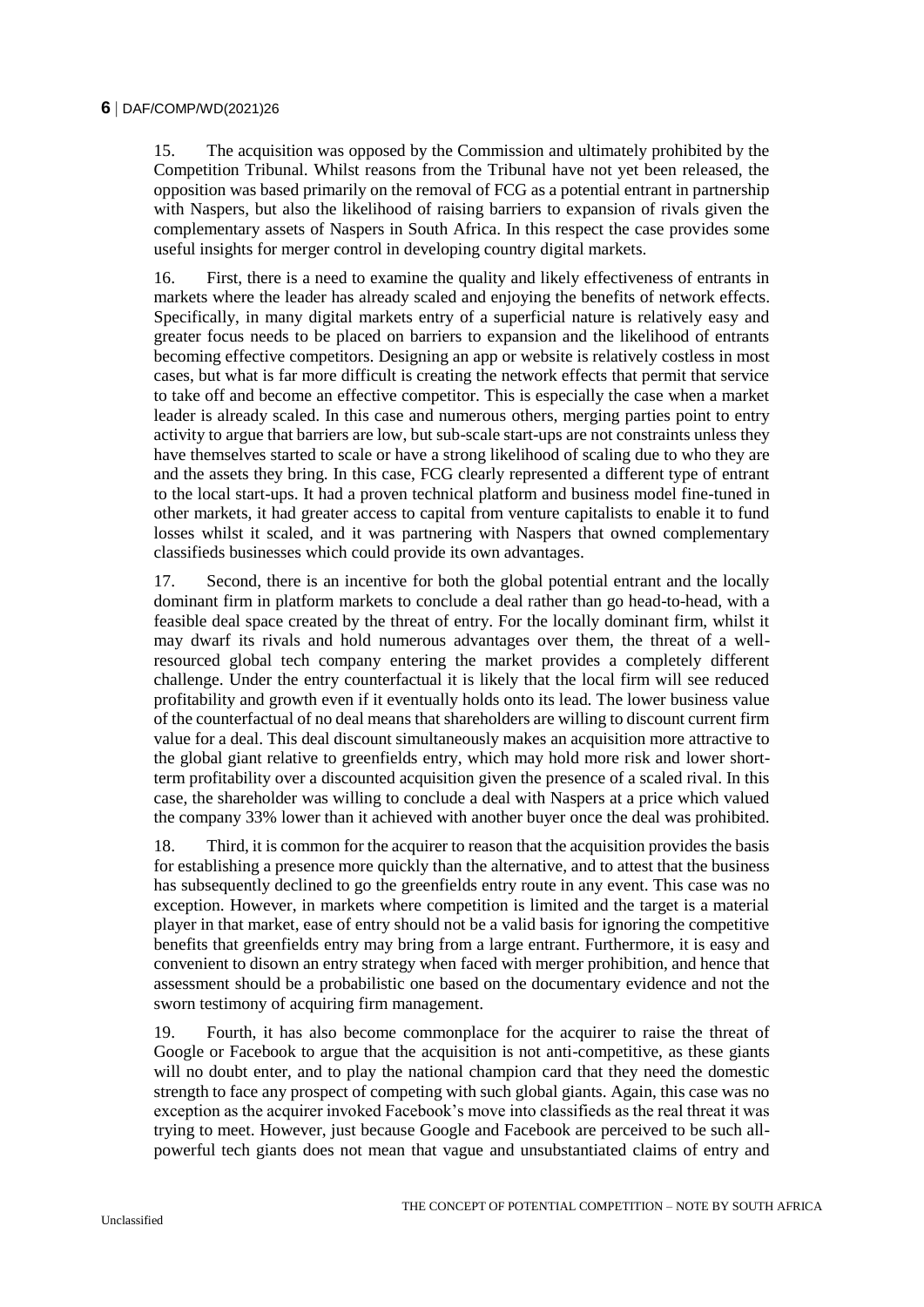constraint should be accepted without proper investigation. These firms are not active in all tech markets nor do they offer all their services in every country, and their presence in some areas is less successful than others. No evidence was ultimately led to demonstrate that Facebook Marketplace was substantial in South Africa or that it was making substantial inroads in the auto category.

20. Fifth, even if the view on entry is not conclusive, the inquiry should not end there and consideration needs to be given to how any complementary assets of the global firm may further entrench the local market leader and raise barriers to the entry / expansion of rivals. In this case, the small size of the local rivals and the sheer size of Naspers meant that the classic "kill zone" effect was likely to play out as investors pull back funding to start-ups given the reduced odds of successful recoupment. The financial resources also would permit a more rapid scaling effort to build greater deterrent network effects. In addition, the complementary Naspers leadership in private auto online classifieds and dealership advertising platforms would foreclose rivals to leads from these platforms through self-preferencing in both the purchase and sales channels. The other businesses also generated substantial unique data, extending the advantage in pricing algorithms and enabling more targeted advertising on both the sale and purchasing sides.

21. The Naspers-WeBuyCars case illustrates that in addition to the start-up acquisition concerns in digital markets, developing countries at least also need to be alive to instances of acquisition in lieu of entry which may equally rob consumers of more robust digital market competition. However, as discussed next, this lesson also holds for a broader set of local market too which raises the issue of whether the potential entry doctrine needs some revisiting in a developing market context to promote efforts at reducing concentration levels.

# **4. A broader perspective of 'acquisition in lieu of entry' in developing markets**

22. The economic characteristics of digital markets tend to amplify many of the competitive outcomes of different business strategies. As a result, these markets have attracted moves for more robust enforcement action by competition authorities, including tests which err more on the side of competition and seek to place more onus on the dominant firm. However, many of the features of these markets and strategies pursued also resonate with other market contexts even if the outcomes may be less dramatic than single firm global dominance. Maybe none more so than the loss of potential competition from large rivals in adjacent markets seeking to expand and doing so through acquisition of a leader rather than entry.

23. The South African economy is unduly concentrated, with most markets dominated by five or fewer firms. Whilst South Africa's position is exacerbated by our history, many developing country markets also face undue market concentration due in part to small market sizes. Furthermore, the conduct of large firms alongside other developing market features (such as more constrained access to finance) collectively conspire to constrain entrants from expanding sufficiently to challenge the incumbents. For instance, recent research by the Competition Commission shows that there is very limited movement of firms between size categories across the economy, with the market shares of the largest firms being relatively durable across most sectors.

24. However, a further feature of the South African market, as with numerous other developing countries, is that many leading national firms tend to pursue a conglomerate strategy by expanding into adjacent markets either in lieu of, or in addition to, regional or international expansion of the core business. This has long been considered a rational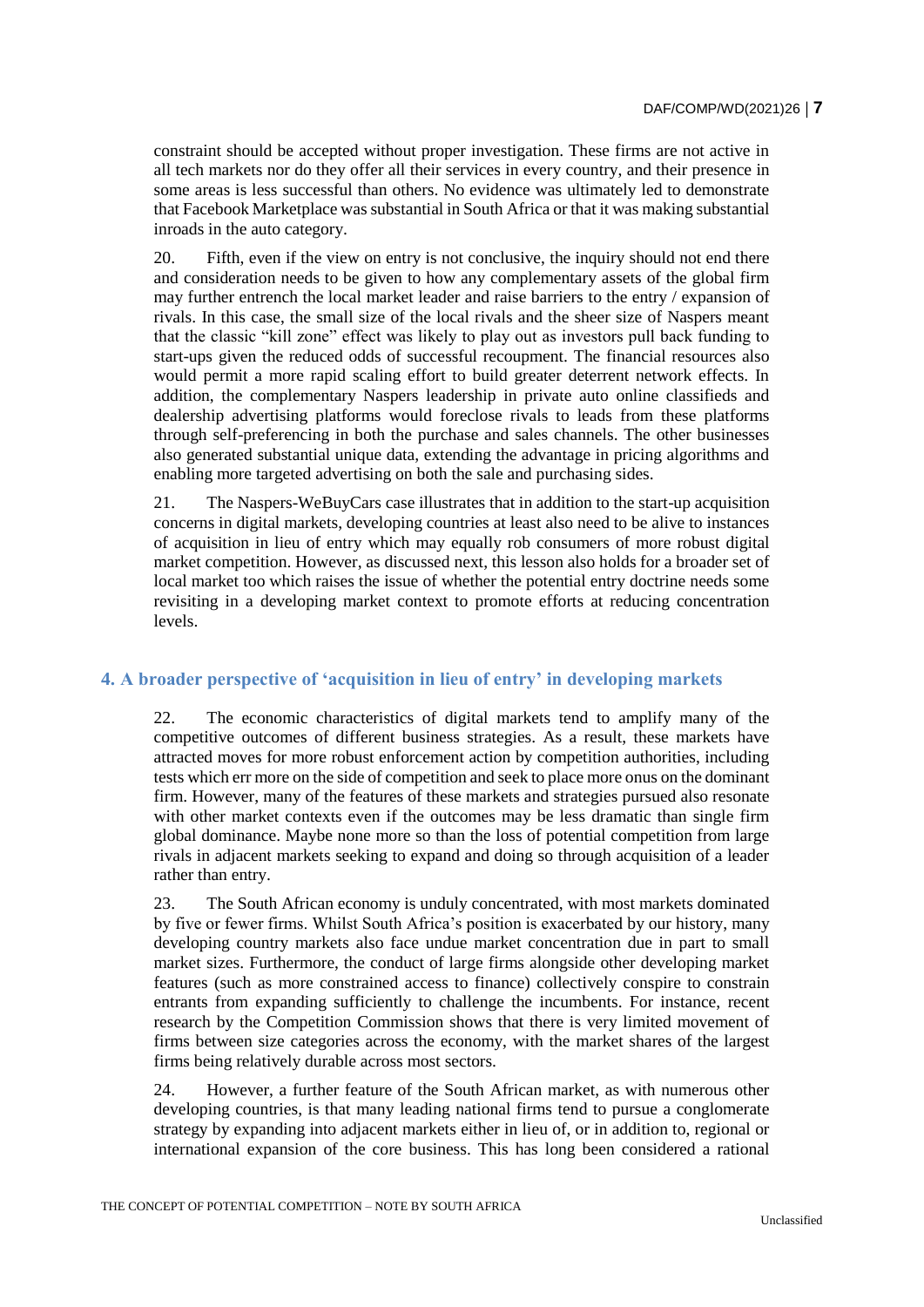# **8** DAF/COMP/WD(2021)26

strategy in a developing market context where favoured access to scarce finance and skills along with the importance of brand in building consumer trust make it more successful than conglomeration in more developed economies<sup>7</sup>. Such a strategy identifies adjacent markets where the firm can leverage off existing assets such as existing complementary products, distribution channels, captive customers or skill sets. And of course, more recently, leveraging off data.

25. In this manner, such firms are no different to the global tech firms of today which have similarly sought to leverage their existing assets to expand into new adjacent markets. For instance, Uber used its business model, delivery partners and brand to successfully enter takeaway food delivery. Facebook continually finds new ways to monetise the attention of its installed base of social media users, including launching new services to this base. Amazon is accused of using its Marketplace platform to enter in competition with suppliers and Apple / Android do the same in the app space.

26. Where such entry does not involve foreclosing rivals or acquiring them, that expansion can bring positive competition benefits due to the fact that a larger firm in an adjacent market with existing assets to leverage may be better equipped to more rapidly expand and provide a competitive constraint. The broad area of financial services illustrates such outcomes in the South African context. The banking sector has long been dominated by four firms with life insurance the same, only different firms. Health and short-term insurance are also concentrated but once more by different firms. In recent years we have seen the strong emergence of the banksurance model where certain banks have moved to leverage customer relations and financial health data to cross-sell insurance products. First National Bank is probably the best known proponent of this model. Similarly, the largest health insurer, Discovery Health, has leveraged its customer base, health data insights and behavioural business model toolkit to build a meaningful position in life insurance, vehicle insurance and now banking.

27. However, the benefits of such expansion may be lost where the strategy is one of acquisition of a leading firm in the adjacent market rather than organic growth or the acquisition of a smaller market player which is assisted to grow. Such acquisitions raise the same types of issues as highlighted in the Naspers-WeBuyCars case, namely aside from the removal of stronger entrant, the potential to reinforce an existing leadership position and raise expansion barriers through endowing the incumbent with more complementary assets.

28. Furthermore, the existing potential competition test in merger control may face challenges in preventing such an outcome in many cases. For instance, the acquirer may opt for an acquisition as a preferred strategy from the outset because it is easier and enables building a presence more quickly, but is likely to enter organically were such an option unavailable to them. Alternatively, the acquirer may state that the Board has subsequently declined to pursue the greenfield entry option with Courts then inclined to take such statements as determinative at that point in time. The focus of the potential competition test on existing plans to enter and a short-term perspective on likelihood of entry would both mitigate against a prohibition in such circumstances.

29. In the interests of erring on the side of competition and promoting longer term competitive markets, it may be of interest for competition authorities to look far more sceptically at the acquisition of a leading market player by a large firm in an adjacent market. This may include a longer-term perspective on the prospects of entry that is focused

<sup>&</sup>lt;sup>7</sup> Ramachandram et al (2013) Why Conglomerates Thrive (Outside the US), Harvard Business Review (December 2013 issue)